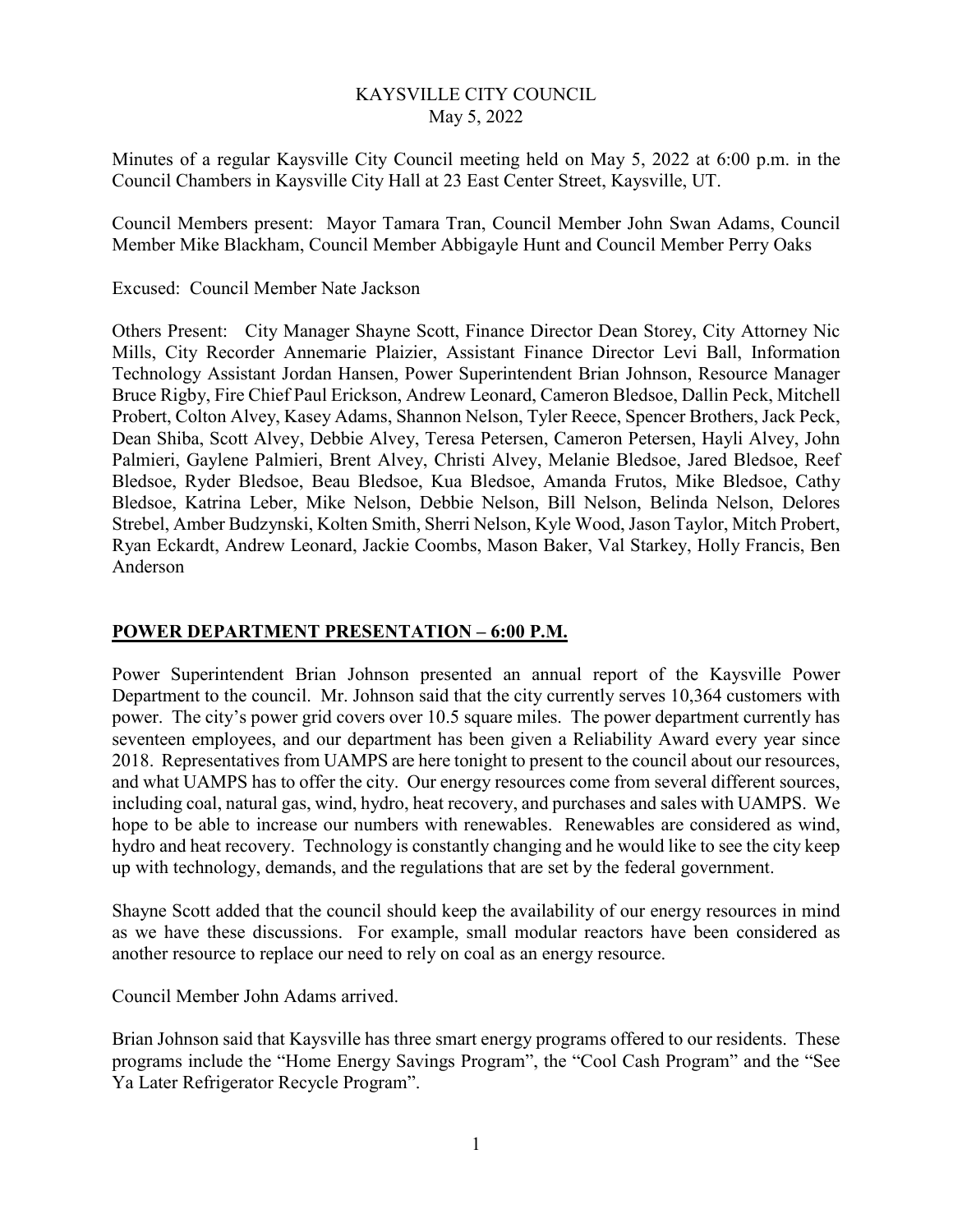Mayor Tran asked about how residents could find out more about these rebate programs.

Brian Johnson responded that residents could contact the Power Department or visit the city's website to find out more information.

Shayne Scott commented that many residents might not know about these rebate programs and suggested promoting them when the city's new utility app is launched.

Brian Johnson said that they have been working to finish a rebuild at the Davis Technical College on Main Street and will be able to complete the rebuild once more needed equipment is received. It is their hope that this rebuild will help to resolve some of the power issues in the area. The DTC is one of the top five power users in the city. The three largest subdivisions that we currently have being developed in the city include the Westgate Subdivision, Talbot Subdivision, and Orchard Ridge Subdivision. Conduit is being laid in all three of these subdivisions. The city was able to obtain transformers for these projects and we should not be held up anymore in that aspect. There are a few homes acquired through an annexation near Highway 89 and those homes are still being serviced by Rocky Mountain Power. We are in the process of working to transfer those residents' power over to Kaysville Power. Our crews are also continuing to maintain and rebuild the city's infrastructure, and are trying to eliminate the open drops that the city's power infrastructure has, especially in the King Clarion area.

Council Member Hunt asked where most of the open drops are seen most.

Brian Johnson said that most of the open drops occur in the King Clarion area. There are many gullies in this area, and the terrain makes it difficult to take the equipment where it's needed to do the necessary maintenance. Eventually they hope to be able to set poles in the gullies that will sit above the current poles. Once they can restring new primary line they will redo the all of the secondary lines and service lines alongside the primary line. The city is looking into different options to find the best way to accomplish this. During the city's last major outage, one of Rocky Mountain Power's switches, feeding the west side of Kaysville, burned up, causing many residents to lose power. The power crew had to switch the power in many areas in order to try to restore as much power as possible to these residents. After this occurrence, our staff met together to try to discuss how our crews could better access these switches, and more quickly. The city has looked into purchasing and installing more switches, helping us to be able to get power on more quickly and safely. They have already installed two of these switches, and will be installing at least two more. In considering future projects, there is a need to update the substation on Schick Lane and we currently have specs being drawn up for it. The growth of the city has caused us to outgrow the capacity of the current transformers and substations that we have. This Schick Lane substation was designed for another bay to be installed for future growth; we just anticipate that we would need to be done so soon. The city has put out for bid for a new transformer and new infrastructure for the Schick Lane substation. However, in today's world we face much higher costs for these types of items, as well as large delays for items needed. The transformer needed for the substation is estimated to cost about \$1.5 million, and we have been told it could be 36-42 months before we would receive it. The cost for the infrastructure needed for the substation will be approximately \$700k-\$800k. Staff is working on different ways we can better distribute power until the upgrade of the Schick Lane substation is complete. Staff looked into other companies to get the transformer needed that would get here more quickly, however these transformers do not have as much life span and the quality is significantly less. Staff felt that it was not worth going in that direction.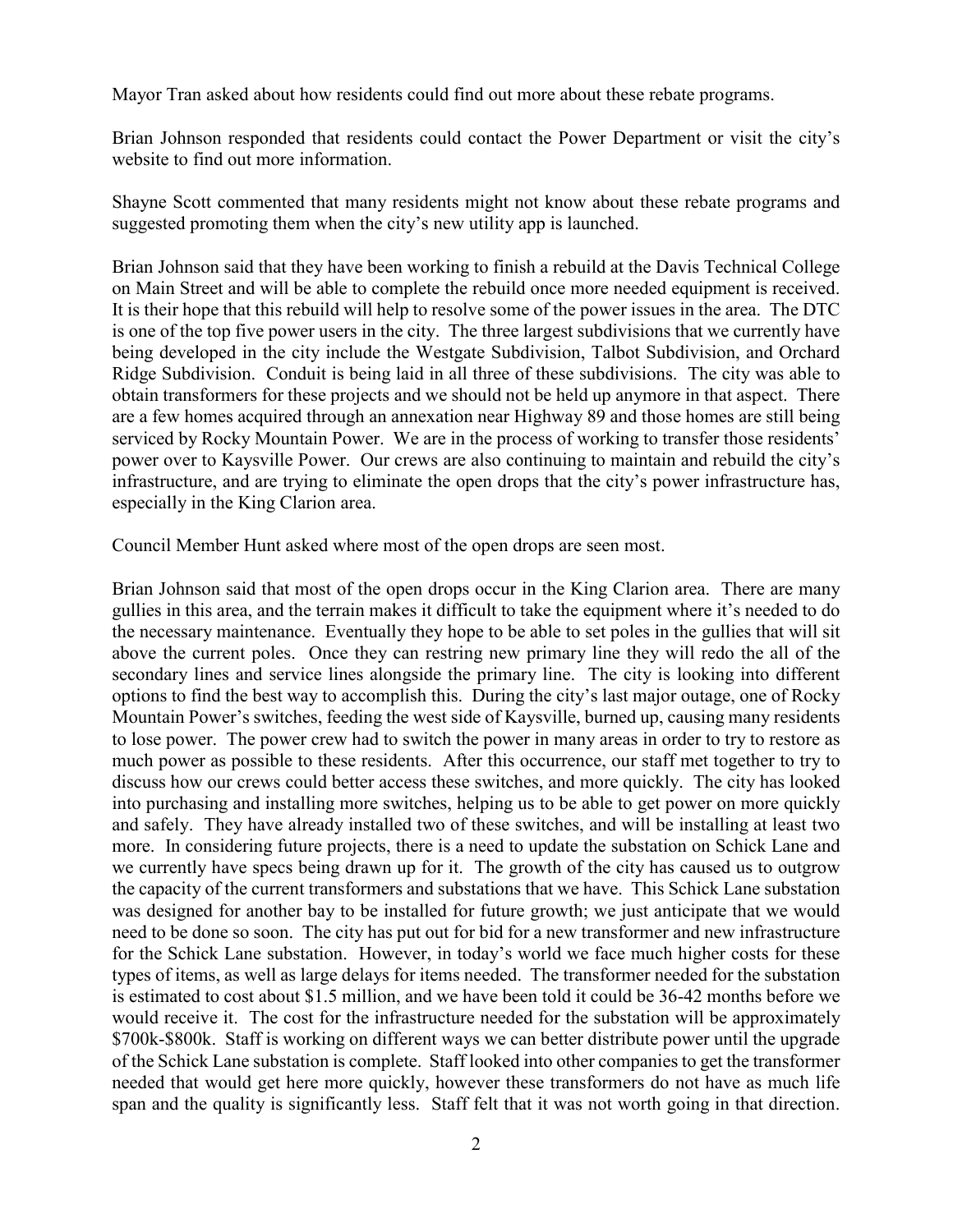We are still in the process of considering a different transformer that we feel is decent quality and from a reputable company that is based out of Korea. The estimated date for delivery is about sixteen months. Our research shows that they are of comparable quality to the ones we are looking for. Another future project involves upgrading areas of the city that are still running on 2400 transformer systems, which is an older lower voltage system. If we were to have a problem in these areas of the city, there is not a great way to reroute power and we want to make sure the city continues to feed these areas with effective and efficient power. This project is projected to take three to five years to complete, and he has budgeted to begin fixing the first section this upcoming year. A long-range study was done of the city's power infrastructure a year ago, and from that study, we found that there are three different sections of line on our main feeders that are very undersized. With all of the growth we have been seeing in west Kaysville, this is becoming more of an alarming situation because we could potentially have a burnup if we don't upsize the wire on these feeder lines. As the West Davis Corridor comes in, we are going to need to reroute, move and construct power lines in order to supply power to different sections of the roadway for street lighting along the corridor. Mr. Johnson said that one of the many benefits of having public power is having mutual aid between other cities. Kaysville has been a recipient of mutual aid multiple times, and we have been able to provide mutual aid as well. Our power company is part of the American Public Power Association who offers a few benefits to our employees and to our organization, such as education and training for our employees. They also help assist in obtaining supplies we need, planning for disaster response, and providing safety regulations. Kaysville has our own in-house street light system. If we were not our own public utility, we would have to pay someone to provide the streetlights and do maintenance to them within the city. Being able to have local involvement through our Power Commission with our public power is a huge benefit for our city.

Shayne Scott added that during the last big windstorm along the Wasatch Front, some communities were out for several days. We benefitted from being a smaller organization where we could be more concise and we were able to get power on within twenty-four hours. We only have seventeen employees but they were all working around the clock and we were able to take care of our community quickly.

Council Member Blackham said that he would like to have a discussion sometime as a Council to discuss the financial benefits of having our own power company, and how the passing of Proposition 5 has affected the city's finances. Kaysville City is a corporation and the power company is just a portion of it. The city was able to do a lot for our community before the proposition passed. Council Member Blackham said that he would like city staff to compare our city with other cities who also have their own public utility and see what opportunities they are able to take advantage of that we cannot.

The city council adjourned at 6:35 p.m.

## **COUNCIL MEETING OPENING – 7:00 P.M.**

Council Member Tran opened the meeting and read a thought regarding the National Day of Prayer. Council Member Adams gave a prayer and led the audience in the pledge of allegiance.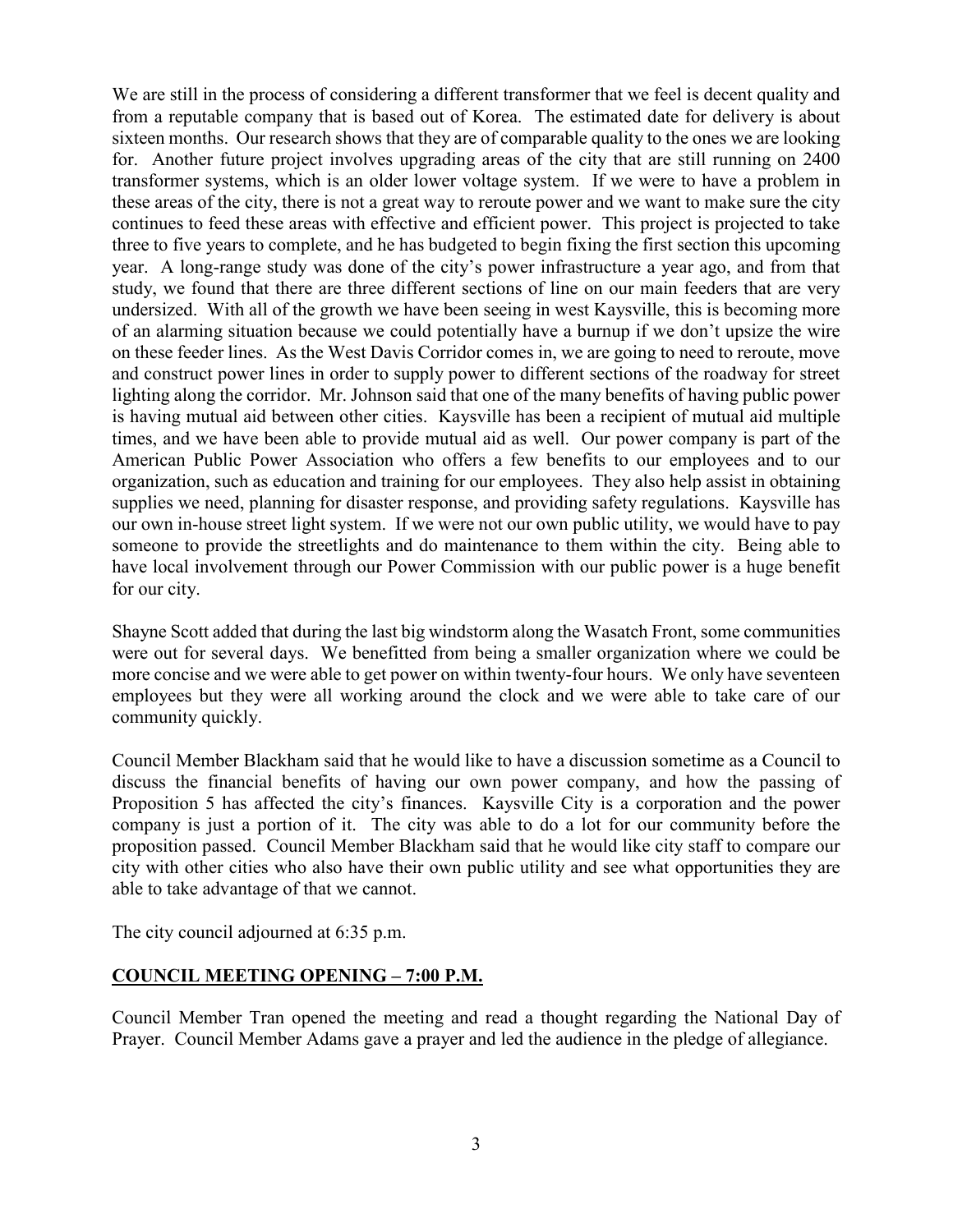# **CALL TO THE PUBLIC**

Nothing was brought under this item.

## **PRESENTATIONS AND AWARDS**

## BADGE PINNING CEREMONY FOR NEW FIRE DEPARTMENT EMPLOYEES

Chief Paul Erickson said that the fire department was fortunate enough to be able to hire five firefighter paramedics in November, knowing that they would not be able to start until May. We also have a few individuals included tonight who have been working for the department already, but was never officially sworn-in.

Chief Paul Erickson administered the Oath of Office to firefighters Kasey Adams, Colton Alvey, Cameron Bledsoe, Spencer Brothers, Andrew Leonard, Shannon Nelson, Dallin Peck, Mitchell Probert, and Tyler Reece.

### PRESENTATION TO GRADUATING YOUTH CITY COUNCIL

Council Member Adams presented to Holly Francis, 2022-2023 Youth City Council Mayor, and Ben Anderson, Youth City Council Mayor Pro-Tem the graduating Youth City Council member's plaques in appreciation of their service. The graduating Youth City Council members include Kate Scott, Eliza Streadbeck, Ashley Alvord, Kate Bowers, Hannah Cutright, Eliza Thaxton, Ryan Murphy, and Jacob Murphy.

#### UAMPS PRESENTATION

Jackie Coombs, Manager of Member Relations with UAMPS, discussed the benefits of public power with the council. Ms. Coombs explained that public power is managed by elected and appointed officials. The community controls public power so the benefits accrue to the community, not investors outside of the city. Electricity rates are generally lower in public power communities and reliability is generally higher. The utility crews are members of our community and are usually familiar with the system and the neighborhoods. This increases response time, and we can rely on their work. The revenue from the utility helps to finance other essential city services, helping to keep taxes lower. Public power contributes to economic development and local jobs because of lower electric rates and commitment to reliability, as well as local control. Mutual aid and collaboration with other public power agencies provides all the support and economies of scale of a big utility.

Mason Baker, General Council with UAMPS, discussed the carbon free power project and how it fits into current industry trends. NuScale Power is working to deploy their new technology with their new power plant. UAMPS will be their first customer deploying this technology. UAMPS began considering this technology in 2012, and since then has steadily supported the project. The project includes the deploying of six of the NuScale power reactors, which will be situated within the reactor bay. This design is very safe and is designed to deal with any loss of outside power or emergency event that may arise. Safety is our number one priority.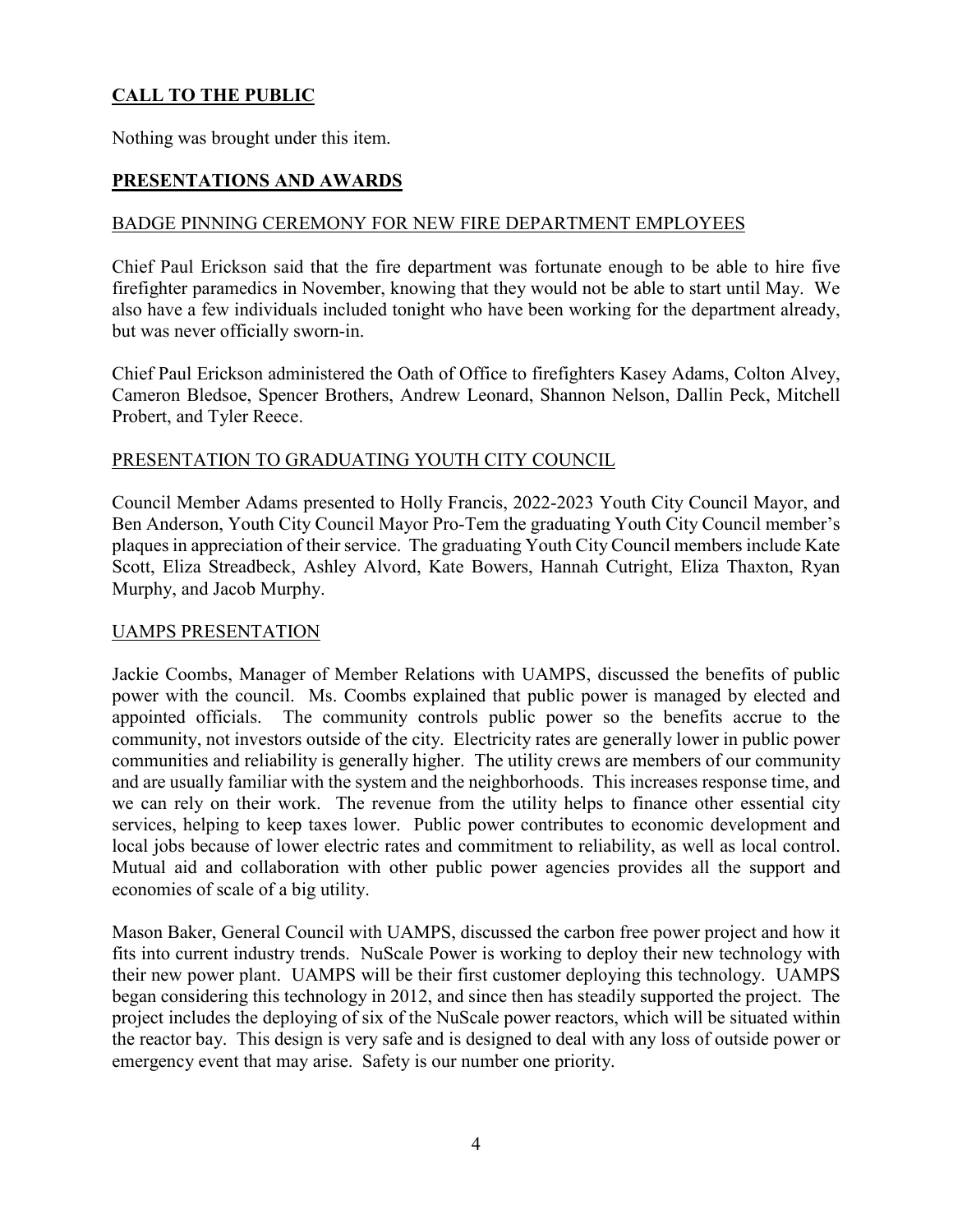Council Member Adams asked if this was the project that the city decided to opt-out of participating in a year ago.

Shayne Scott said that it is the same project. The city decided to opt-out at that time because of concerns with escalating costs.

Mason Baker said that a long-term lease agreement has been entered into for 100-years with the Department of Energy to site the project at the Idaho National Laboratory. This lease agreement allows the development of the site, construction, operation, and then ultimately decommission of the site after operations have concluded. The first module is scheduled to go online in 2029, and all six modules will be online by November 2030. Mr. Baker reviewed agreements, awards, and permits involved with the project. NuScale will need their design certified by the Nuclear Regulatory Commission. Mr. Baker said they are working to submit a combined operating license application to the NRC by early 2024.

Council Member Blackham asked why they are opting to lease the property for the site rather than purchasing it. What happens when the lease is up in 100 years?

Mason Baker said that they could potentially renew the lease agreement. In order for the government to buy the property, they would have to go through a NEPA process. They are still considering the option of purchasing though. As part of considering the needs for this project, they have considered what the water needs would be. Traditional ways of cooling these nuclear projects are very water intensive. Other options were considered, and after several engineering companies reviewed the project, we were told that we could use air-cooled condensers. It is more costly up front to incorporate air-cooled condensers, but because of water sensitivities in this area, we felt it made the most sense to do the project with the air-cooled condensers. If we went with the wet-cooling process, water rights would need to be found, which would likely mean farms would dry up. We have been engaging for years with the Idaho Department of Environmental Quality and working with county officials to determine what is needed to obtain state and local permits needed. The Idaho Legislature passed two laws in favor of this project in regards to property tax abatement. All of the fuel for the project would be stored on site and will be refueled every 18-24 months. There is a small percentage of overall costs for maintenance. Mr. Baker said that nuclear plants tend to be cost-stable in their operations. Last summer some very intensive geotechnical investigations were done, and we are still waiting for those results.

Council Member Adams asked if UAMPS would be giving cities another chance to opt into the project and if anything had changed since their last discussion in regards to city's financial responsibilities if they were to opt in.

Mason Baker said that those entities who choose to participate in the program do bear 100% of the cost. That has not changed. The DOE award is picking up 25% of the total project costs.

Mayor Tran said that if the Council would like to reconsider opting into this project, the proposal should first be reviewed by the city's Power Commission.

## **DECLARATION OF ANY CONFLICTS OF INTEREST**

No conflicts were disclosed.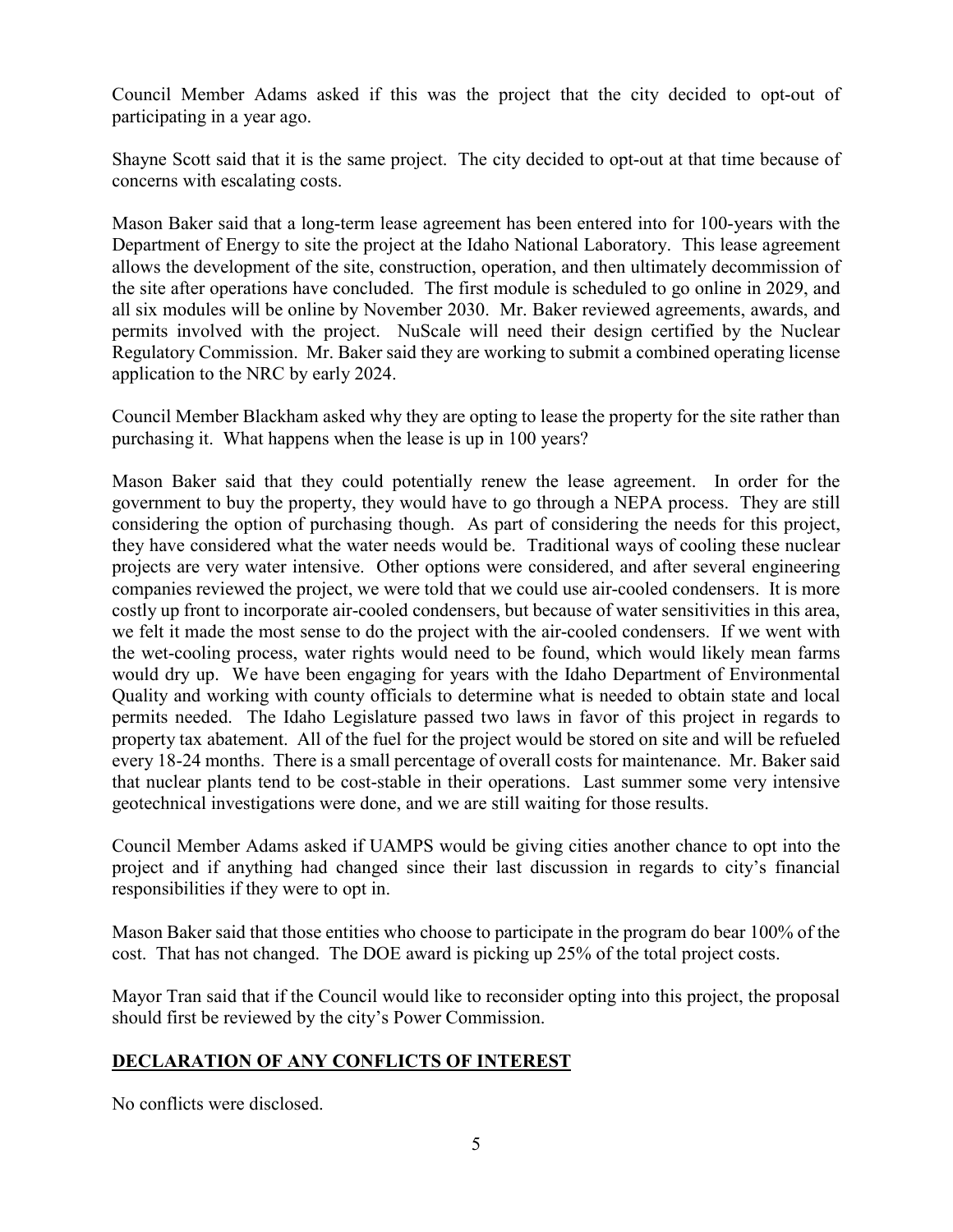#### **WORK ITEMS**

#### BUDGET DISCUSSION

Dean Storey explained that this item is to further discuss the budget in preparation of approving the tentative budget at the council meeting on May 19, 2022. After the tentative budget is approved, it will be released for the public to review. The council recently held a budget retreat where some specific items were brought up that needed further discussion. In putting the budget together this year, one of the biggest struggles we are facing is the cost of doing business, or accelerating inflation costs. Current inflation costs is not something that we have ever seen anything comparable to before. The rate in the U.S. currently is at about 8.5%, and the mountain average is at about 10.4%. We have asked departments to hold their operations budgets flat. Related to inflation, is considering the cost of wages for our employees and the resulting effects. The David Eccles School of Business recently published a report on declining real wages and we are seeing possibly the largest real wage drop in recent history.

Levi Ball added that Utah is doing really well economically in many areas, but inflation is hitting the state hard in regards to wages. Harder than in the rest of the country.

Dean Storey said that at the budget retreat the council was made aware of a deficiency in the city's FY 2023 budget. The city does not have enough funds to meet the amount of funds needed. The bulk of this deficiency is due to personnel costs, because the bulk of city cots are personnel costs. Since the retreat, Staff has tried to identify areas where funds could be shifted around or reconsidered. We are hopeful that Fruit Heights will commit the funds to continue fire protection services with Kaysville. We have moved some funds from the parks capital projects from the general fund to the capital projects fund, and will fund the parks capital projects with park impact fees. One of the personnel requests discussed at the retreat for a Parks and Recreation clerk has since been removed. We have also increased the sales tax estimate based on the most recent data given to us, and we hope to get the reported data to make another adjustment within the next thirty days. In the original budget proposal, we had included a medical insurance premium, but have since learned that our insurance costs will not be changing this next year and so that insurance premium has been adjusted to reflect this. We also looked at enterprise funds to ensure they were taking the fully allocated amount for governmental services. Staff has considered what governmental services are being provided to the enterprise funds and if any of those costs could be reallocated back to the general fund. After doing so, we found about \$200k there. Dispatch fees with the County have also been adjusted to reflect newly acquired data, and we have adjusted the budget to include the new dispatch project with the city. At the retreat, the council discussed making a 4.75% market adjustment for personnel, as well as a potential merit increase. After all of the adjustments were made to the budget, the deficit now sits at about \$1,050,000. Staff is proposing that in order to cover this shortage of funds, that a potential tax increase be considered. The percentage increase for those taxes would be about 25%, with the dollar increase on an average value home in Kaysville costing about \$10.23 a month.

Council Member Blackham said that in 2019 the city was told by our auditor that we had 33% of unassigned funds in our general fund, which equaled \$4.6 million over what the city is allowed to keep as unassigned funds. We are allowed between 5% and 25% of those unassigned funds. Some of that money was used towards the city hall renovation. Council Member Blackham said that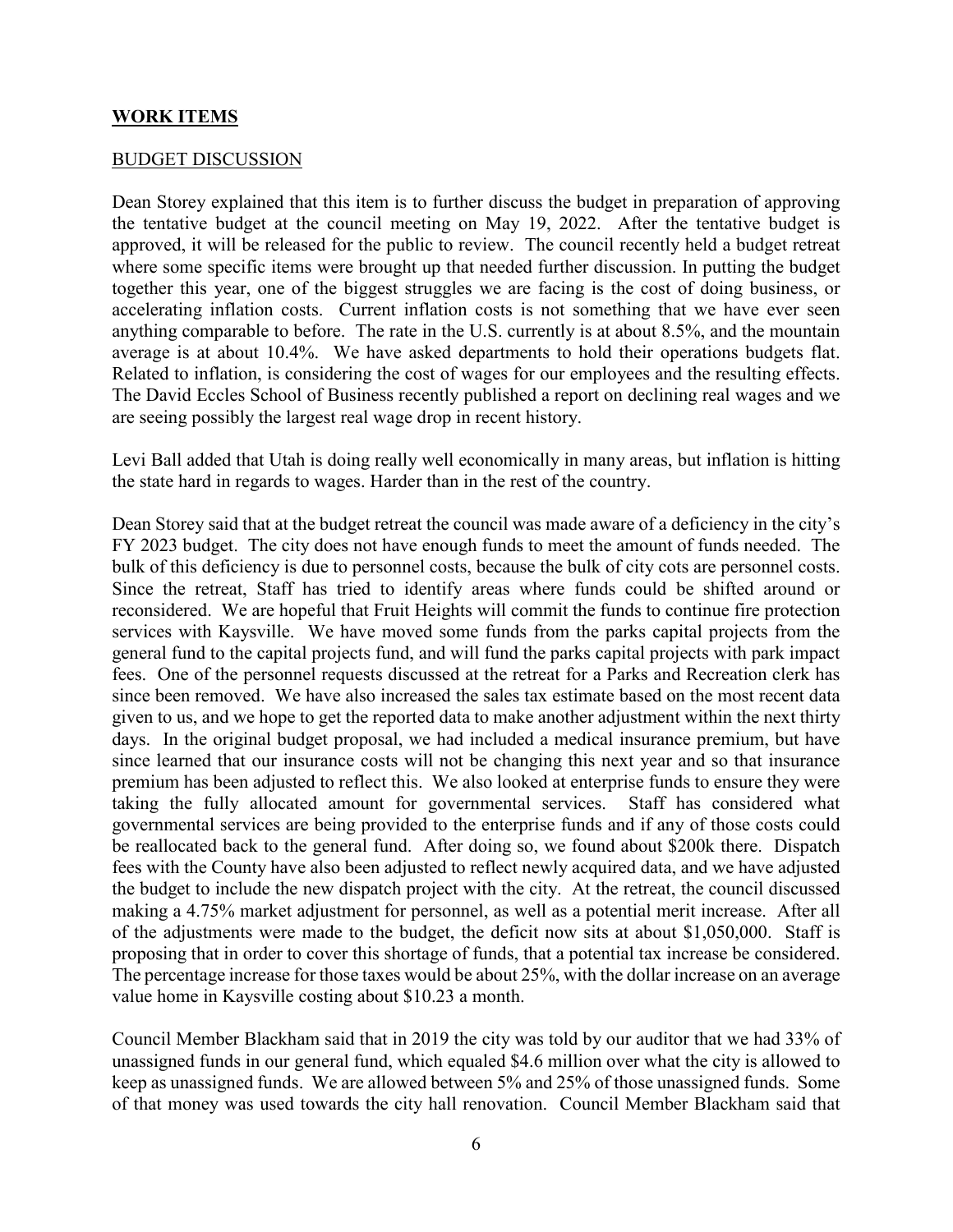there should be more unassigned fund balance left than what is being shown, and asked if those funds could be used to put towards the budget gap, thereby making it unnecessary to have to raise taxes this year.

Dean Storey responded that it is the council's decision on how or where to find the funds to cover the deficiency, but general fund balance could be used. The city has already assigned some of that fund balance to be used in our current Fiscal Year 2022.

Council Member Blackham asked about unassigned fund balances in other funds, and if the city could take a percentage out of those fund balances as well.

Dean Storey responded that a concern Staff has is our unassigned funds will only go so far for so long.

Mayor Tran asked if we don't do a tax increase this year, what about next year? What will be our deficit for next year? If we are headed into a recession next year, we may be worse-off then and will need our unassigned funds at that point.

Council Member Blackham said that he would like the city to use unassigned fund balances until we are at 5% of unassigned funds, and then raise taxes at that point.

Mayor Tran responded that it will be harder to tell people we are raising taxes when we are in a full-blown recession.

Shayne Scott responded that it Staff is not likely to recommend that the city use one-time monies for ongoing expenses in the city. That will put us in a precarious position. The seriousness of our current inflation situation is very well known by our community and surrounding communities. Staff would be willing to gather information from surrounding cities to see what other cities are doing to combat financial concerns. The community is likely poised to understand that there will be increases. Every year will be a hard year to raise taxes, but it tends to be harder on municipal election years.

Council Member Oaks said that he would like to see a portion of unassigned funds be used towards lowering the deficiency because it will help to show our community that we are willing to compromise.

Mayor Tran commented that many other cities are giving much higher cost of living increases to their employees this year. We are trying to be very conservative. Mayor Tran said that this budget as it sits does not have enough funds to cover the city's operational costs. While nobody wants to raise taxes, it does not make sense and is not a smart financial decision to put off raising taxes to cover our operational costs for another year when we are not covering our costs as it is. In another year, our operational costs will likely be even higher and we will have to do a higher tax increase. We do not want to get to the point where we are running out of our reserves.

Council Member Blackham said that the city has been penalized for holding onto too much money in our reserves. There are unassigned monies in other accounts that we could potentially use towards the deficit.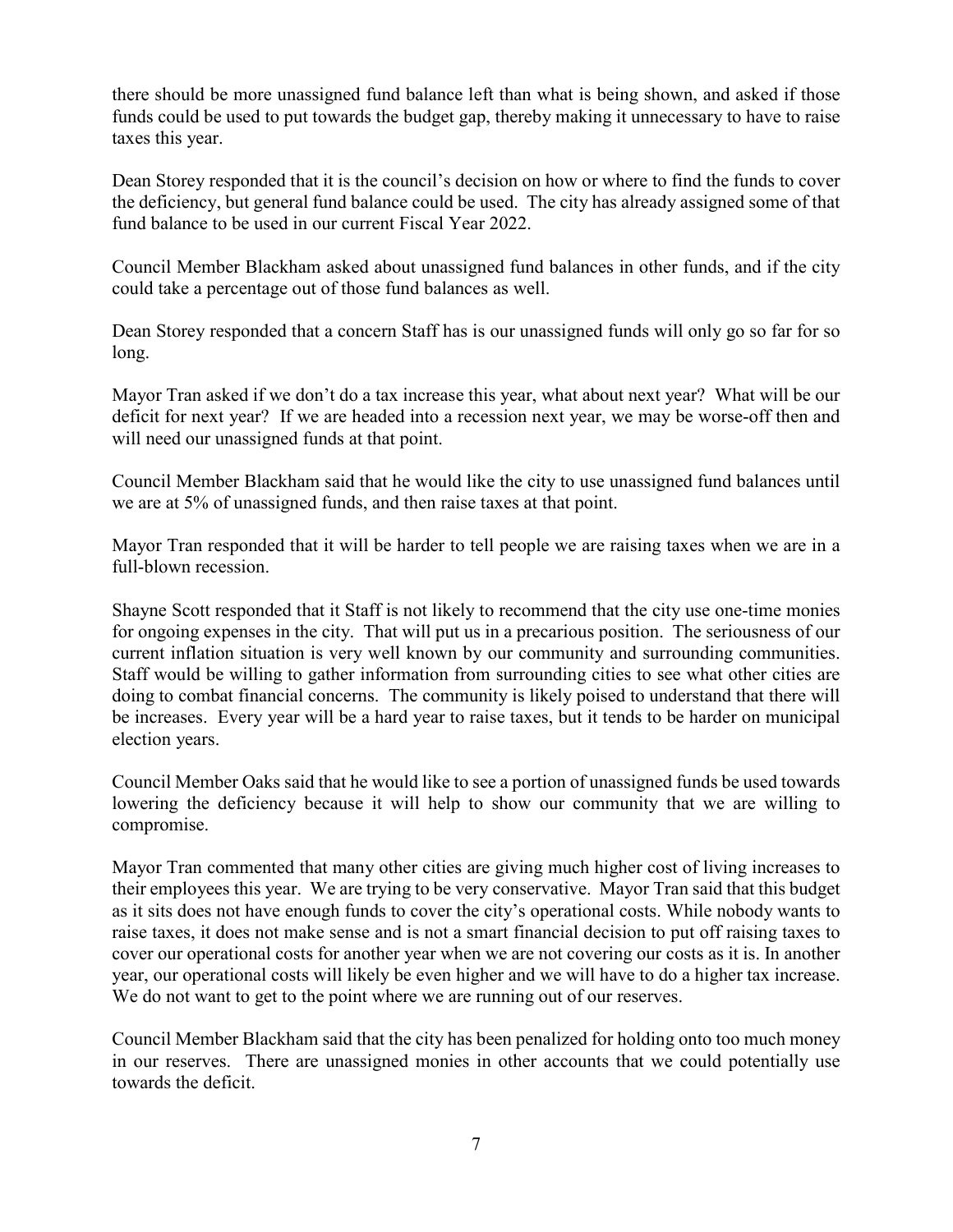Dean Storey said that we have had to program in the water utility enterprise fund the use of reserve funding, which is cause for concern because the water department has projected that several capital projects will need to take place over the next several years. It is likely that in order to cover the costs for these projects, the city will need to consider a water rate increase.

Shayne Scott added that the Public Works Superintendent, Josh Belnap, plans to present a water rate change to the council in order to generate revenue and well as help curb water use.

Dean Storey said that we have also had to program the use of retained earnings within the storm water utility and road utility funds as well, which, again, is concerning. This means that our projected expenditures are higher than our projected revenues for the current fiscal year. This is also attributable to projected major capital projects. Mr. Storey added that the council has the option to hold off another year on the fleet replacement program.

Council Member Blackham asked about tiered cost of living increases.

Dean Storey responded that Staff discussed implementing a tiered cost of living system but found that it was more costly and there were fairness concerns.

Mayor Tran said that increasing utility rates would help the city to keep up with operational costs.

Council Member Adams said that he would like to see the council set a precedent that Truth in Taxation be held at least every other year. Council Member Adams said that he would be okay with holding a Truth in Taxation and consider raising taxes this year as long as the city uses some of our unassigned funds towards covering the deficiency in our budget.

Council Member Blackham said that he would like to see the total amount in all of the city's unassigned fund balances, and how much would be left in our reserve if the city were to use the unassigned funds rather than raising taxes this year.

Mayor Tran added that if Fruit Heights decides they do not want to utilize our fire protection services, we would also need to account for the money we would not be receiving from Fruit Heights. If we do decide to take money from our fund balance, it will likely take us several years to build that balance back up.

Council Member Adams agreed that it has taken the city many years to build our reserves up and we shouldn't spend them all within a couple of years.

Council Member Blackham asked about sales tax revenues.

Dean Storey responded that the anticipated sales tax revenue has already been included in the tentative budget.

Council Member Hunt asked about postponing or removing certain items out of the budget for a year or two.

Shayne Scott responded that our departments seem to be operating on the least amount needed for their department. There have been times when we have gone without for a year or two, but then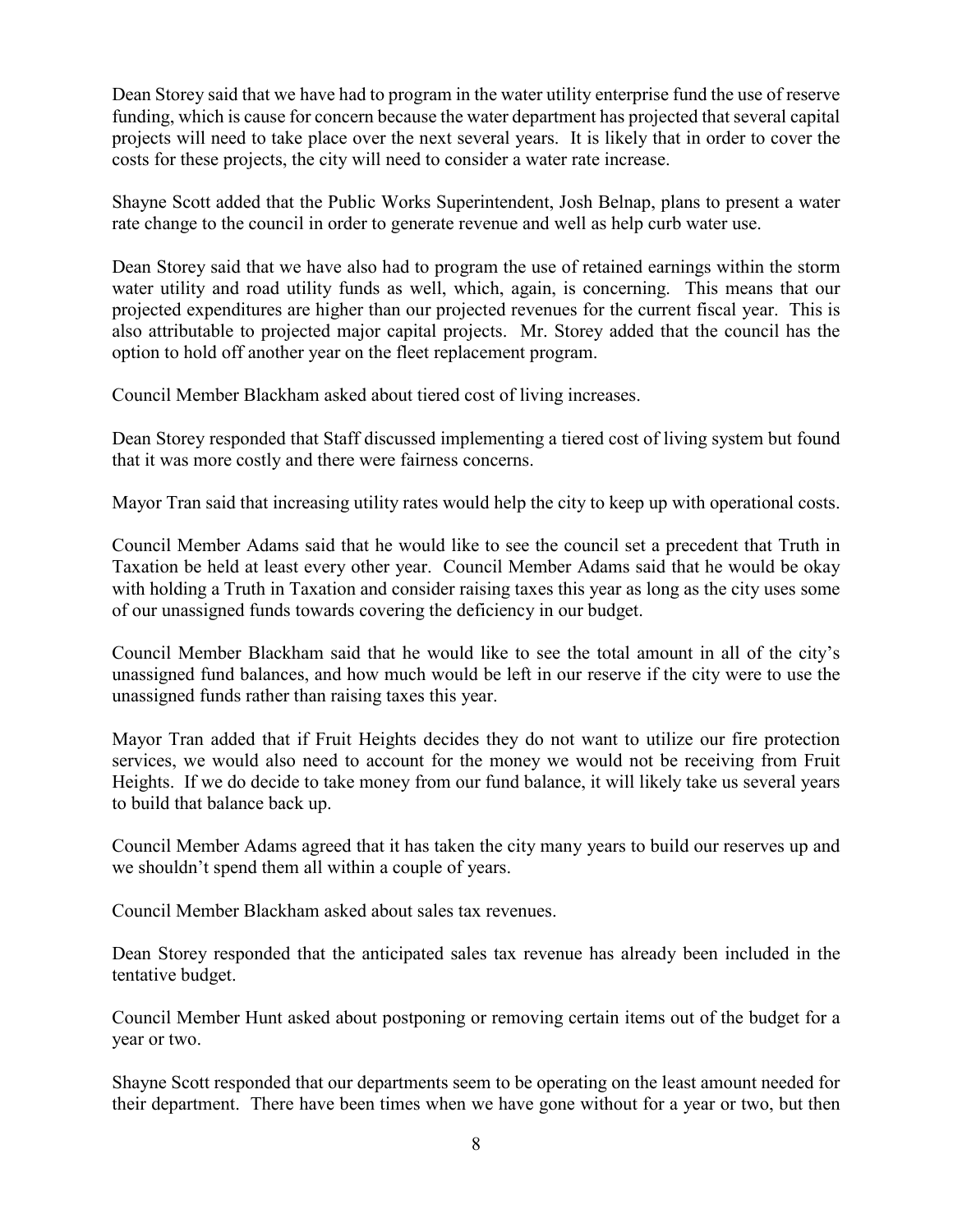we tend to get behind on our needs and have to make up for that. We need to be careful about taking away justified benefits of the employees. Our department heads are happy to meet with any council member to discuss their needs and clarify their reasons behind them.

Council Member Hunt commented that she has confidence in the city's department heads and the decisions they make on behalf of their departments. In regards to our utility funds, we are already in a situation where we are not collecting enough money to cover our operational costs, and therefore we shouldn't take any funds away from them right now. There are many capital needs in all areas of our utilities, and their allocated funds should go towards their projects. The council should also not take money out of the power fund, especially because it was not long ago that the citizens of Kaysville voted on Proposition 5 and passed. The Proposition 5 passed because our citizens did not have the confidence in the city's ability to spend city funds appropriately. The council should not go against the citizen's vote.

Dean Storey said that based on tonight's discussion, it seems that the council is in concurrence to use one-time money towards the fleet replacement program, and the budget deficiency will be met with a possible property tax increase.

Council Member Blackham stated that he does not agree.

Council Member Adams asked Council Member Blackham what he would recommend to cover the deficiency in the budget.

Council Member Blackham said that he would like to see what all unassigned fund balances are before making a decision.

Council Member Oaks said that when we get more details on our sales tax number revenue, it might help to meet those deficiencies even further.

Shayne Scott said that one of the benefits of holding Truth in Taxation has been that it has given us until August to be able to gather more specific data. If we do not hold a Truth in Taxation, we will need to approve the final budget in June and we will not have the previous quarter's projection for sales tax revenue.

Mayor Tran said that even if we hold a Truth in Taxation, we aren't held to any decision. We could approve the rate we advertise, a lesser rate, or make no change.

#### HUMAN RESOURCE MANUAL AMENDMENT DISCUSSION

Mayor Tran said that a suggestion was brought up during the council's budget retreat to consider implementing an employee Christmas bonus incentive program. Staff has looked into how this might be implemented and drafted a proposed amendment to the employee manual. The proposal would be for a Christmas Bonus Match Program, where an employee could have up to \$1,000 withheld from their paycheck over the period of one year, and the city would match that contribution and present the total amount to the employee in November.

Council Member Blackham commented that he feels that employees should be able to save their money on their own. We are already discussing a significant deficiency in the city's budget, and